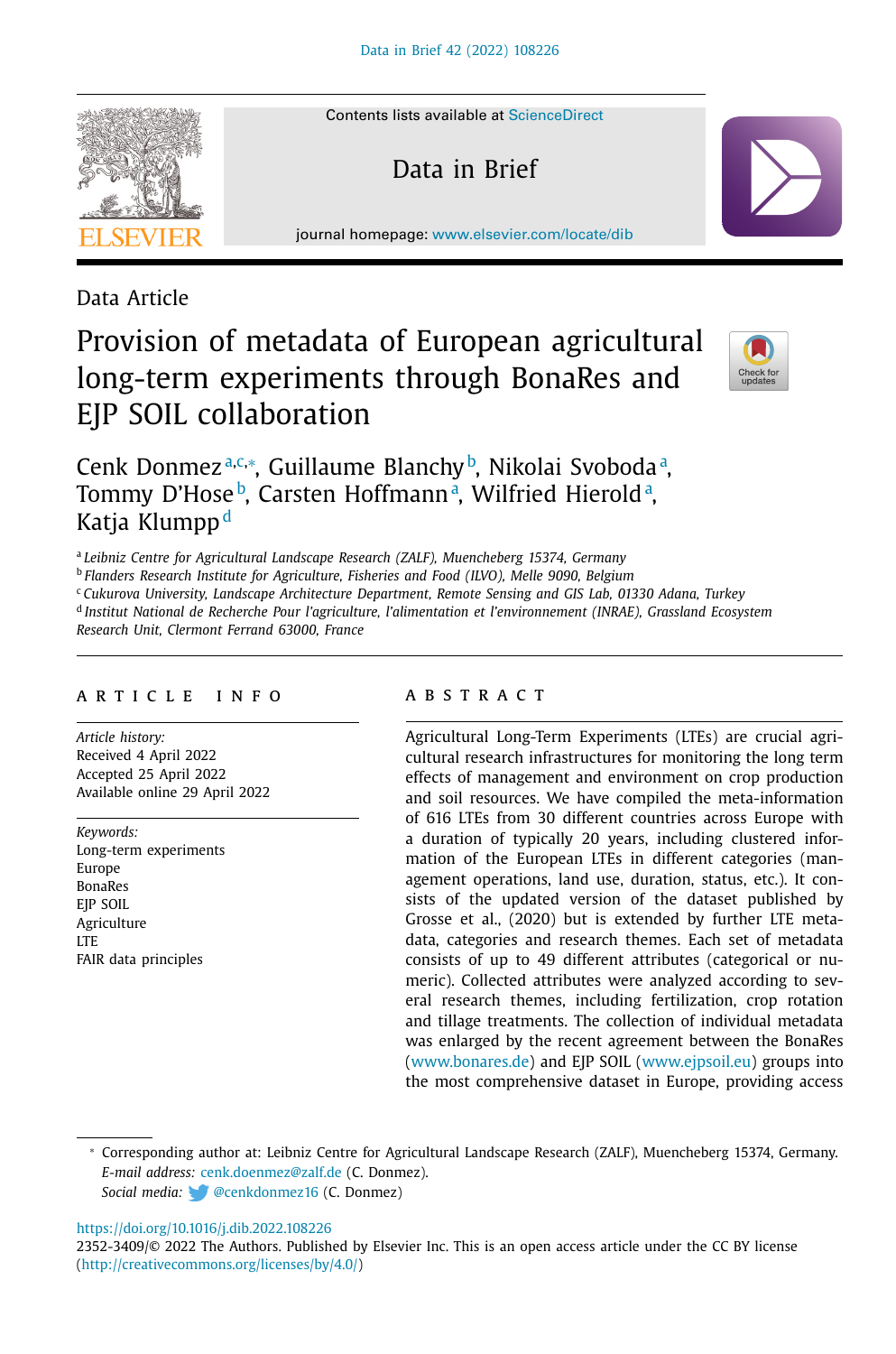to LTE and other, shorter running experiments. This dataset centralized past and existing information usually dispersed across several national actors. As such, it provides an extensive database that can be used by decision-makers, scientists, LTE owners and the public. The dataset can be updated in the future to foster networking and information exchange continuously.

> © 2022 The Authors. Published by Elsevier Inc. This is an open access article under the CC BY license [\(http://creativecommons.org/licenses/by/4.0/\)](http://creativecommons.org/licenses/by/4.0/)

#### **Specifications Table**

| Subject                        | Agricultural Science                                                                                                                                                                                                                                                                                                                                                                                                                                                                                                                                                                                                                                             |
|--------------------------------|------------------------------------------------------------------------------------------------------------------------------------------------------------------------------------------------------------------------------------------------------------------------------------------------------------------------------------------------------------------------------------------------------------------------------------------------------------------------------------------------------------------------------------------------------------------------------------------------------------------------------------------------------------------|
| Specific subject area          | Agronomy and Crop Science                                                                                                                                                                                                                                                                                                                                                                                                                                                                                                                                                                                                                                        |
| Type of data                   | Figures, Tables                                                                                                                                                                                                                                                                                                                                                                                                                                                                                                                                                                                                                                                  |
| How data were acquired         | The dataset was acquired by (i) a bibliographic review, (ii) personal<br>communication with the LTE holders through the BonaRes factsheet [5] and<br>(iii) adopting from the dataset (https://doi.org/10.20387/bonares-r56g-fgrw).<br>The bibliographic review was done in scientific databases including Web of<br>Science Core Collection (WoS) and SCOPUS through the search terms<br>"long-term field experiment", "long-term trials", "agricultural experiment".<br>Additional data were provided by the partners personally contacted within the<br>EJP SOIL consortium WP7 task 7.3. Gaps in the data sets were filled in a<br>further literature review. |
| Data format                    | Primary data                                                                                                                                                                                                                                                                                                                                                                                                                                                                                                                                                                                                                                                     |
| Description of data collection | The BonaRes datasets (https://doi.org/10.20387/BonaRes-3tr6-mg8r,<br>https://doi.org/10.20387/bonares-eff3-0mb4), collected from scientific journals,<br>books, research notes and websites, were further improved and merged with a<br>dataset from EJP SOIL (https://doi.org/10.20387/bonares-jwhj-z839). Personal<br>communication with numerous LTE holders was set up by exchanging the<br>factsheets information. Collected LTE metadata in the study were included and<br>visualized through the "LTE overview map" (https://lte.bonares.de) developed<br>and maintained within the BonaRes project.                                                      |
| Data source location           | Institution: Leibniz Centre for Agricultural Landscape Research (ZALF)                                                                                                                                                                                                                                                                                                                                                                                                                                                                                                                                                                                           |
|                                | City/Town/Region: Müncheberg, Brandenburg Country: Germany                                                                                                                                                                                                                                                                                                                                                                                                                                                                                                                                                                                                       |
| Data accessibility             | <b>Repository name:</b> BonaRes Repository                                                                                                                                                                                                                                                                                                                                                                                                                                                                                                                                                                                                                       |
|                                | Data identification number (DOI): 10.20387/bonares-40kc-2661                                                                                                                                                                                                                                                                                                                                                                                                                                                                                                                                                                                                     |
|                                | <b>Direct URL to data: https://doi.org/10.20387/bonares-40kc-2661?</b>                                                                                                                                                                                                                                                                                                                                                                                                                                                                                                                                                                                           |

#### **Value of the Data**

- The data comprises the most comprehensive metadata set of LTEs and other experiments in Europe through the combination of independent datasets of the BonaRes and EJP SOIL projects.
- The dataset primarily offers a wide selection of the LTE locations, research themes, and sources that the scientists and decision-makers can use for possible collaborations, even with LTE holders, intending to analyze the soil ecosystem services.
- It is a significant source of information about various LTEs for soil and environmental researchers, research institutions, local authorities, along with access to relevant information for future studies and cooperation.
- This LTE data collection established a new basic framework in this study to make data from different LTEs comparable and appraisable, even though there are no standard procedures for LTE set-up, treatment designs, minimum information and data management.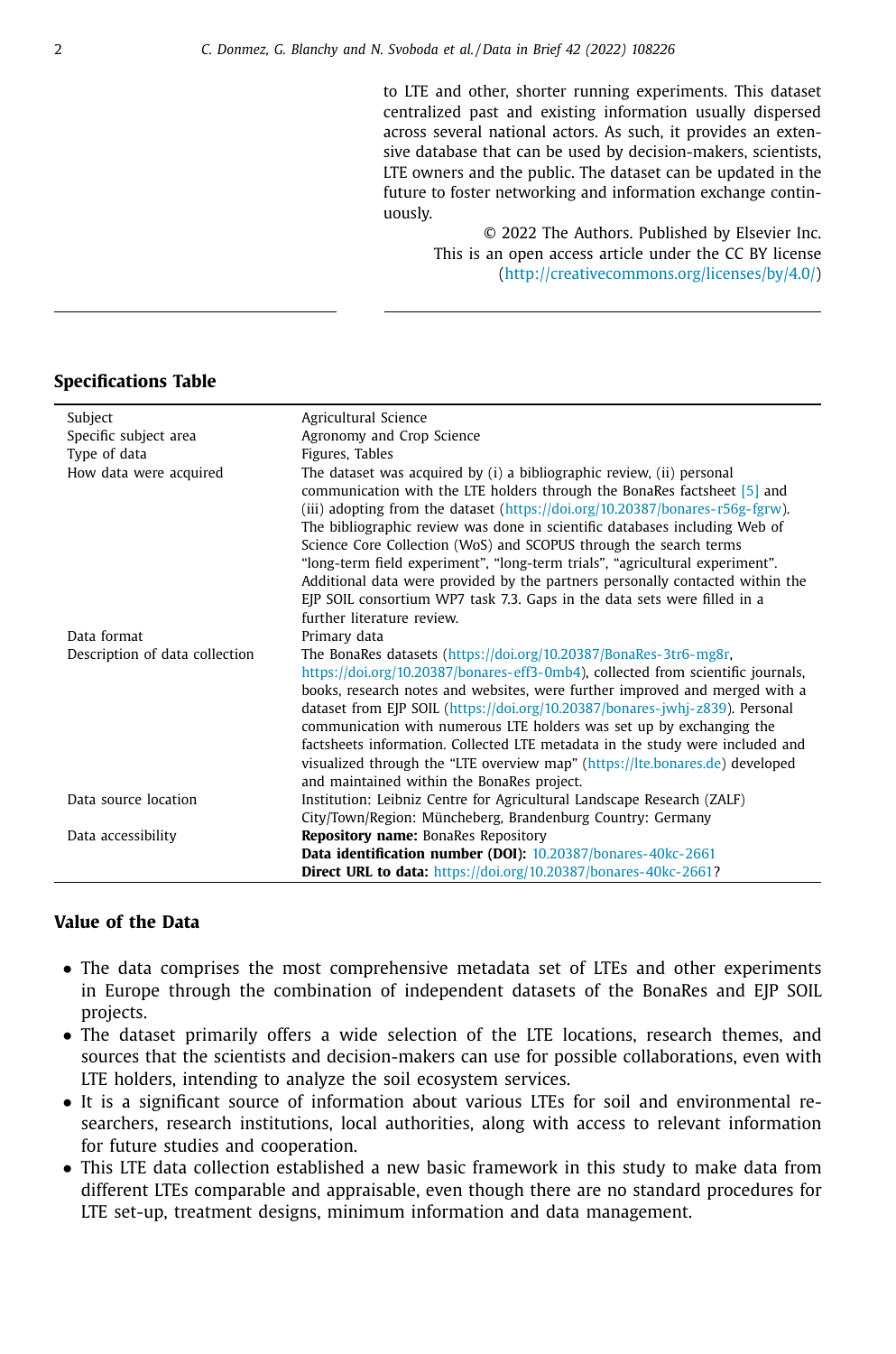#### **1. Data Description**

Agricultural long-term experiments (LTEs) are experiments for monitoring plant and soil parameters such as yield under different environmental conditions and management practices. These experiments were set up on a large number of different soil textures and soil types to reveal the effects of management practices and environment on crop production and soil resources. They offer a unique look at the change in several soil properties over the long-term effect of investigated management practices. Under changing climate conditions, representative data and time series from LTEs will help decision-makers, environmental organizations, authorities, local governments and scientists to develop innovative (research) activities to mitigate climate deterioration on agricultural productivity

Since the LTEs are essential infrastructures for sustainable soil use and yield, information produced from this LTEs-based information attracted attention from many different research institutions and organizations. For instance, LTE-based data were acquired and managed by various national, international or global initiatives and networks, including GLTEN (Global long-term experiment network), ILTER (International long-term ecological research), IOSDV (International Organic Nitrogen Fertilization Experiments), NLFT (National Long-term Fertilization Trials, Hungary), RetiBio 2 (Italy), and the projects BonaRes and EJP SOIL. While each organization has its data management plan, the variety of actors makes that LTE-related information was dispersed across different databases, data holders and publications, which makes making it challenging to access and reuse the data.

Since 2016, an extensive metadata collection on LTEs has been compiled within the BonaRes project. The basis of this collection was the BonaRes factsheet and LTE metadata template for the structured collection of metadata and the BonaRes definition of which field experiments have the status long-term experiment. The BonaRes definition is as follows: "field experiments with a minimum duration of 20 years and a static design" [\[1\].](#page-8-0) EJP SOIL data has been built very closely on the Factsheet and metadata template developed and proven in BonaRes to collect metadata. However, there are differences in the definition. EJP definition: "running field experiments focusing on (sustainable) soil management and a minimum duration of 5-10 years with a statistically sound design, a control treatment and regular monitoring of crop/soil parameters. We have not filtered this dataset using the strict BonaRes defaults but also integrated LTE meeting the EJP definition. However, we offer simple filtering possibilities based on the duration of the experiment, and thus every user has the possibility to decide for himself. In this case, we found that expressing the differing LTE definitions of both BonaRes and EJP SOIL would be relevant for researchers to select the experiment duration used in their own research.

As the leading research initiatives, the BonaRes and EJP SOIL research groups have recently merged their LTE metadata databases of the European LTEs. Several LTE parameters and features for a time span of more than 150 yrs (1843–2022) were aggregated and published. The dataset comprises an updated number of the LTEs and revised research categories compared to the data published by Grosse et al. [\[1,3\].](#page-8-0) Recently the complete dataset consists of metadata for 616 LTEs from 30 countries in Europe [\(Fig.](#page-4-0) 1), that can be divided into five groups; (i) trial information (i.e. site, country, duration, status), (ii) land use (i.e., arable land, grassland), (iii) research theme, (iv) management operations (i.e. tillage, fertilization, crop rotation), and (v) basic soil parameters (i.e. types, texture).

Collected LTE data were merged and visualized through an online overview map (https: //lte.bonares.de) running under the BonaRes Repository [\(https://datenzentrum.bonares.de\).](https://lte.bonares.de) The overall dataset comprises the complete list of the LTEs and their attributes. The file includes 616 rows compatible with the listed LTEs and 49 columns of attributes in various categories. Besides the LTE-related attributes, the file consists of the cited literature and source information for each LTE. A comprehensive EXCEL sheet is provided as supplemental information along with the published dataset: [https://doi.org/10.20387/bonares-40kc-2661.](https://doi.org/10.20387/bonares-40kc-2661)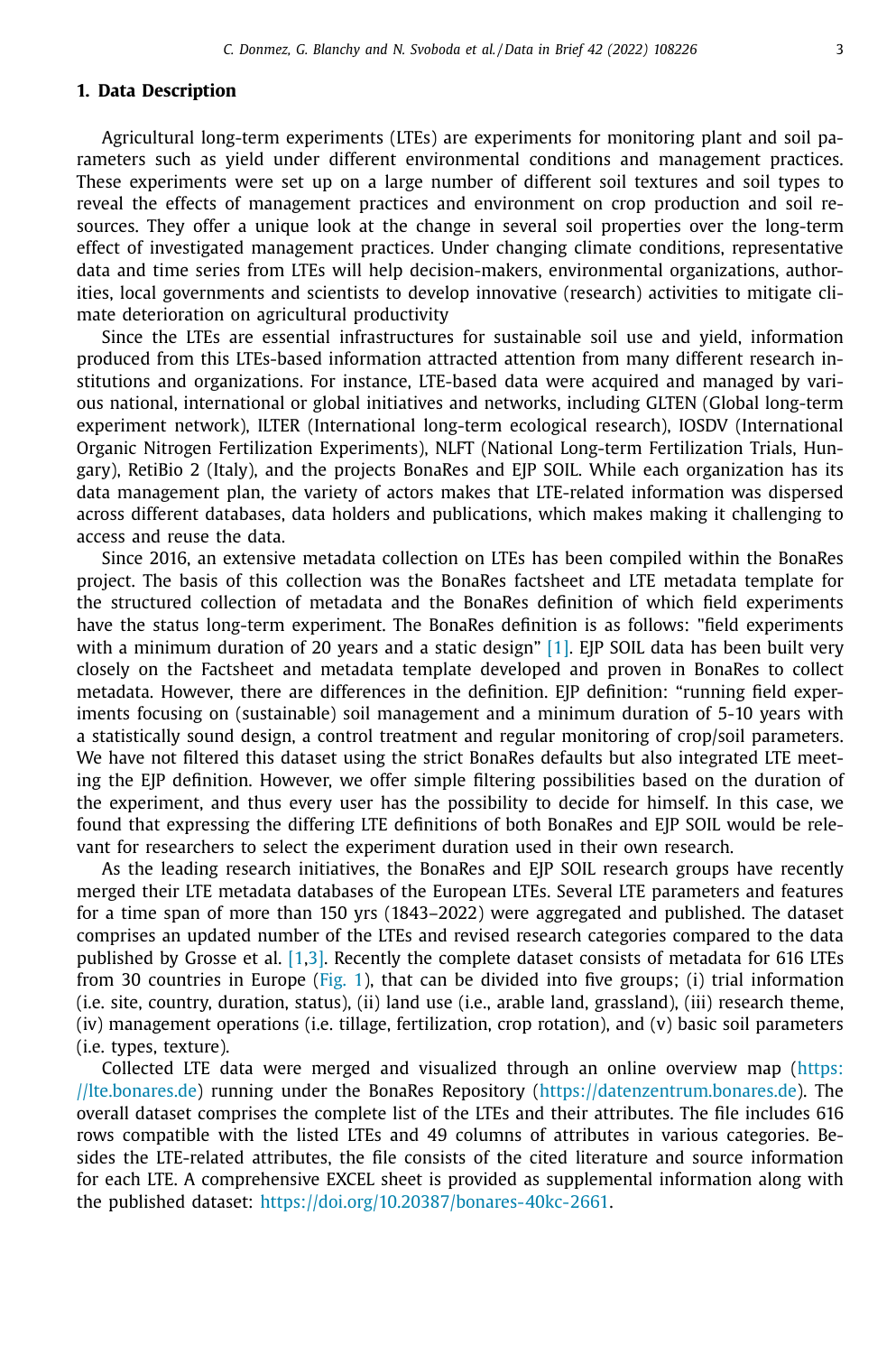<span id="page-3-0"></span>**Table 1** Description of the categories used for displaying into the Bonares LTE overview map.

| Header               | Description                                                                               |
|----------------------|-------------------------------------------------------------------------------------------|
| index                | index of the row                                                                          |
| name                 | name of the experiment                                                                    |
| site                 | name of the site                                                                          |
| country              | country                                                                                   |
| start_date           | starting year                                                                             |
| end date             | ending date, put 'ongoing' if still running                                               |
| trial_duration       | in years                                                                                  |
| trial_status         | either 'Finished' or 'Ongoing'                                                            |
| trial_institution    | institution managing the trial                                                            |
| landuse_type         | Corine Land Cover types                                                                   |
| research_theme       | list of research themes investigated by the experiment                                    |
| tillage_trial        | yes if tillage is a factor investigated, else no                                          |
| fertilization_trial  | yes if fertilization is a factor investigated, else no                                    |
| crop_rotation_trial  | yes if crop rotation is a factor investigated else no                                     |
| cover_crop_trial     | yes if cover crop is a factor investigated else no                                        |
| irrigation_trial     | yes if irrigation is a factor investigated else no                                        |
| pest_weed_trial      | yes if pest/weed is a factor investigated else no                                         |
| grazing_trial        | yes if grazing is a factor investigated else no                                           |
| other_trial          | yes of other factors are investigated else no                                             |
| holder_category      | type of institution: university, non-university scientific institution, other institution |
| website              | links redirecting to a website for more information about the experiments                 |
| networks             | network name if the experiment is part of a network                                       |
| research_parameters  | list of variables measured in the experiments                                             |
| farming_category     | type of farming system (e.g. conventional, organic)                                       |
| position_exactness   | position of the coordinates compare to the field                                          |
| size_hectares        | size of the field                                                                         |
| longitude            | longitude as decimal degree                                                               |
| latitude             | latitude as decimal degree                                                                |
| experimental_setup   | setup of the experiment                                                                   |
| tillage_levels       | levels of tillage separated by                                                            |
| fertilization levels | levels of fertilization separated by                                                      |
| crop_rotation_levels | levels of crop rotation separated by                                                      |
| cover_crop_levels    | levels of cover crops separated by                                                        |
| irrigation_levels    | levels of irrigation separated by                                                         |
| pest_weed_levels     | levels of pest/weed separated by                                                          |
| grazing_levels       | levels of grazing separated by                                                            |
| randomization        | randomization used                                                                        |
| replication          | number of replicates                                                                      |
| number_plots         | number of plots                                                                           |
| size_plots           | size of the plots                                                                         |
| soil_group_wrb       | soil group according to WRB                                                               |
| soil_type_other      | soil type according to other classification                                               |
| parental_material    | parental material (rocks, alluvion, )                                                     |
| soil_info            | other soil information                                                                    |
| texture              | soil texture according to USDA                                                            |
| texture_sand         | sand content                                                                              |
| texture_silt         | silt content                                                                              |
| texture_clay         | clay content                                                                              |
| bulk_density         | bulk density                                                                              |
| organic_carbon_prc   | soil organic carbon                                                                       |
| miscellaneous        | miscellaneous                                                                             |
| literature           | paper reference separated by   if multiple                                                |
| sources              | other sources                                                                             |
| agrovoc_keywords     | keywords separated by                                                                     |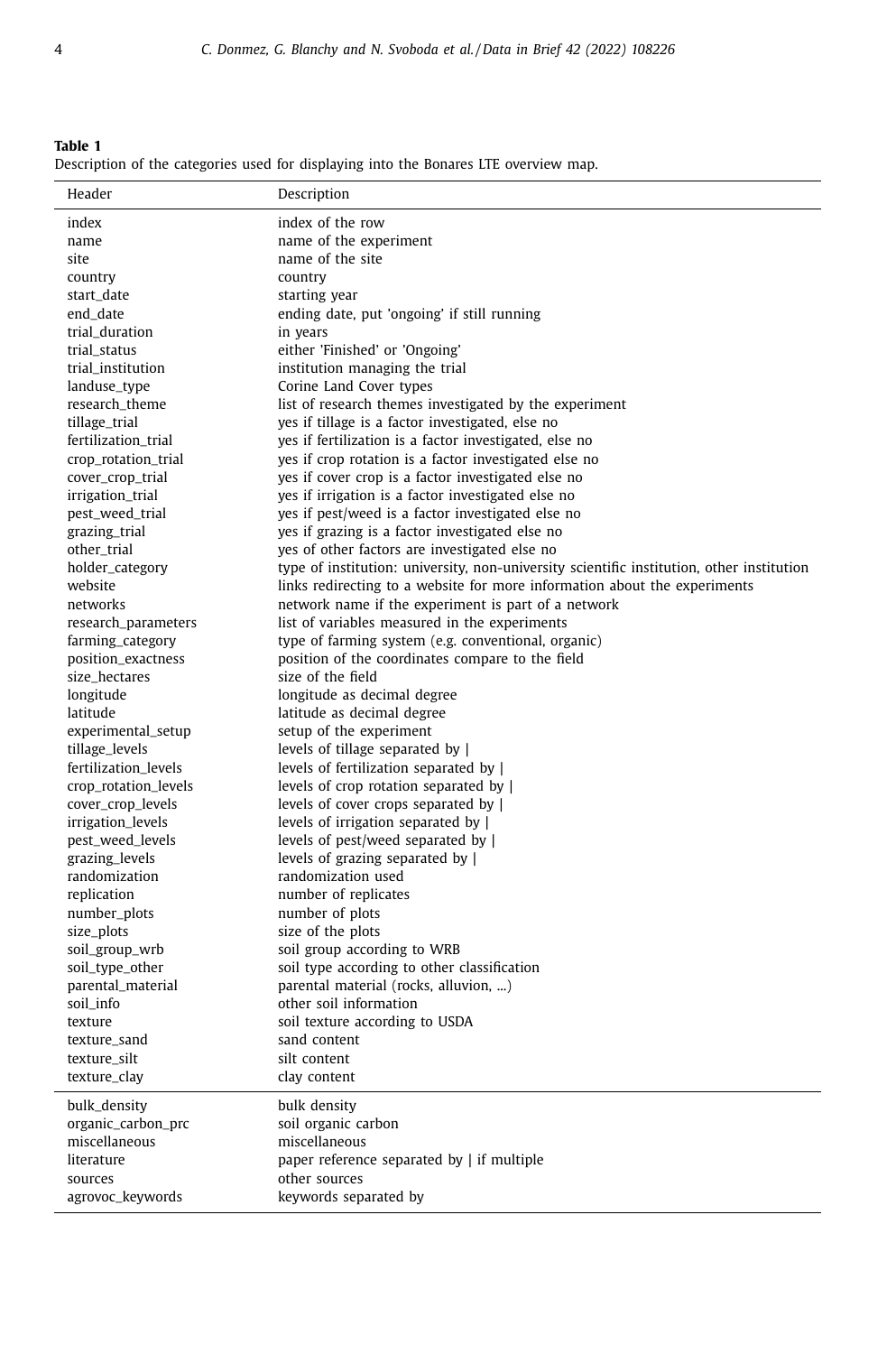<span id="page-4-0"></span>

**Fig. 1.** Location of LTEs in Europe provided in the study indicating the land use.

| Table 2 |  |  |  |                                                          |  |
|---------|--|--|--|----------------------------------------------------------|--|
|         |  |  |  | Ranges of the LTEs for each country and main categories. |  |

| Column              | Values                                                                                                                                                                                                                                                                                                                                                                                                                                          | Unit  | Number<br>of gaps |
|---------------------|-------------------------------------------------------------------------------------------------------------------------------------------------------------------------------------------------------------------------------------------------------------------------------------------------------------------------------------------------------------------------------------------------------------------------------------------------|-------|-------------------|
| country             | Germany (299), Sweden (51), Austria (31), Great Britain (27),<br>Hungary (23), France (18), Italy (18), Denmark (16), Switzerland<br>(15), Spain (14), Romania (13), Poland (12), United Kingdom<br>(12), Norway (11), Czech Republik (10), Belgium (10), Finland<br>(6), Bulgaria (5), Ireland (4), Lithuania (4), Netherlands (3),<br>Turkey (3), Slovenia (3), Belarus (2), Estonia (2), Serbia (1),<br>Moldova (1), Latvia (1), Ukraine (1) |       | $\Omega$          |
| start_date          | 1843-2022                                                                                                                                                                                                                                                                                                                                                                                                                                       | years | 17                |
| trial_duration      | $0 - 178$                                                                                                                                                                                                                                                                                                                                                                                                                                       | years | 14                |
| trial_status        | Ongoing (508), Finished (82)                                                                                                                                                                                                                                                                                                                                                                                                                    |       | 26                |
| landuse_type        | Arable land (505), Grassland (69), Permanent crops (19)                                                                                                                                                                                                                                                                                                                                                                                         |       | 23                |
| farming_category    | Conventional (364), Organic (31), Conventional and organic (15)                                                                                                                                                                                                                                                                                                                                                                                 |       | 206               |
| tillage_trial       | Yes (332), No (255)                                                                                                                                                                                                                                                                                                                                                                                                                             |       | 29                |
| fertilization_trial | No (448), Yes (139)                                                                                                                                                                                                                                                                                                                                                                                                                             |       | 29                |
| crop_rotation_trial | No (525), Yes (65)                                                                                                                                                                                                                                                                                                                                                                                                                              |       | 26                |
| cover_crop_trial    | No (562), Yes (29)                                                                                                                                                                                                                                                                                                                                                                                                                              |       | 25                |
| irrigation_trial    | No (584), Yes (5)                                                                                                                                                                                                                                                                                                                                                                                                                               |       | 27                |
| pest_weed_trial     | No (521), Yes (13)                                                                                                                                                                                                                                                                                                                                                                                                                              |       | 82                |
| grazing_trial       | No (531), Yes (5)                                                                                                                                                                                                                                                                                                                                                                                                                               |       | 80                |
| texture             | Sandy loam (61), Silt loam (37), Loam (34), Clay loam (21), Silty                                                                                                                                                                                                                                                                                                                                                                               |       | 379               |
|                     | clay loam $(18)$ , Sand $(15)$ , Clay $(14)$ , Loamy sand $(13)$ , Sandy                                                                                                                                                                                                                                                                                                                                                                        |       |                   |
|                     | clay loam $(9)$ , Others $(9)$ , Silty clay $(6)$                                                                                                                                                                                                                                                                                                                                                                                               |       |                   |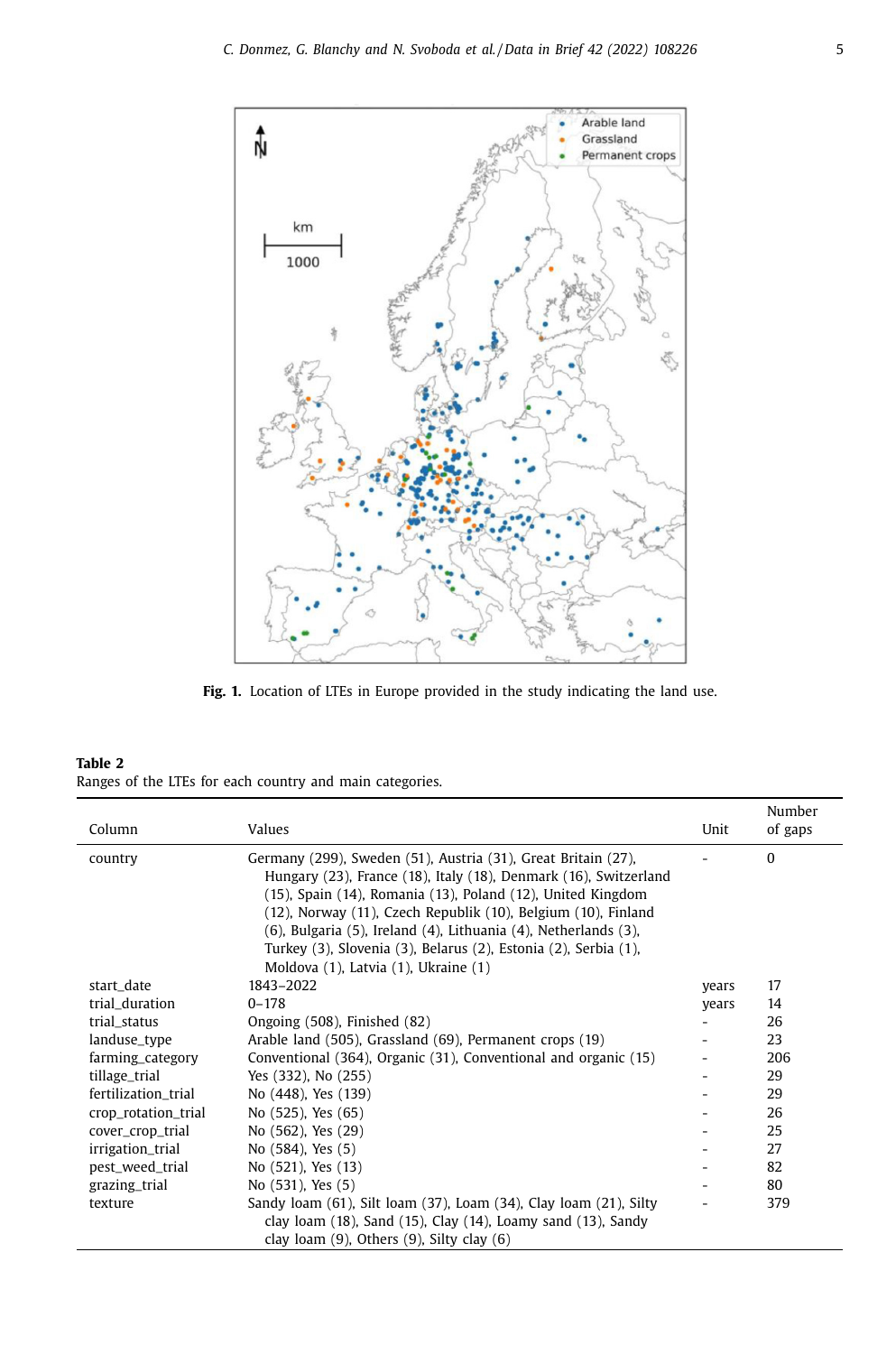

**Fig. 2.** Histogram of starting date of European LTEs ( $n = 616$ ).

The article displays two tables;  $(1)$  [Table](#page-3-0) 1 includes the list, and description of the categories used for displaying into the Bonares LTE overview map, (2) [Table](#page-4-0) 2 offers the ranges of values or the choices of the LTEs for each country and main categories.

While merging the BonaRes and EJP SOIL LTE sets, 19 doubles became visible. Fifteen of these LTEs are located in Germany, and one is from Switzerland, Belgium, Denmark, and Italy. Duplications of these LTEs were excluded from the dataset to prevent redundancies. Following the exclusion of duplicates, the final number of the LTEs were defined. The majority of the LTEs in Europe are located in Germany ( $n = 299$ ), Sweden ( $n = 51$ ), Austria ( $n = 31$ ), Great Britain  $(n = 27)$ . A considerable number of LTEs are also located in Mediterranean countries, including Italy (18), France (18), Spain (14) and Turkey (3), respectively. The world's oldest and still running LTE is the Broadbalk experiment (Rothamsted Research, Harpenden, UK), which started in 1843. Fig. 2 shows the number of LTE according to their starting date and current status.

The majority of LTEs ( $n = 508$ ) are still ongoing, where 82 LTEs have been finished (after running times of at least a typical 20 years). By far, most LTEs are categorized as crop rotation (65), fertilization (139) or tillage experiments  $(n = 322, Fig. 3)$  $(n = 322, Fig. 3)$  $(n = 322, Fig. 3)$ .

The soil information of LTEs was presented in nine attributes representing the soil texture, types, bulk density, organic carbon and further soil information. These parameters were assigned for each LTE, if applicable. Where the data could not be inferred, we included "unknown" in the respective fields of the LTE tables.

#### **2. Experimental Design, Materials and Methods**

The study comprised the LTEs in Europe and merged the data of three datasets. Additional data were identified through a comprehensive bibliographic review and personal communication with numerous LTE holders. Articles from scientific journals, books, research notes and websites were selected addressing the research themes and parameters of the agricultural LTEs. At first, we conducted a systematic, keyword-based search in Web of Science (WoS) Core Collection [\(https://apps.webofknowledge.com/\)](https://apps.webofknowledge.com/) and SCOPUS [\(https://www.scopus.com/\)](https://www.scopus.com/) as well as the Google Scholar databases to create an overview of available LTE information. The bibliographic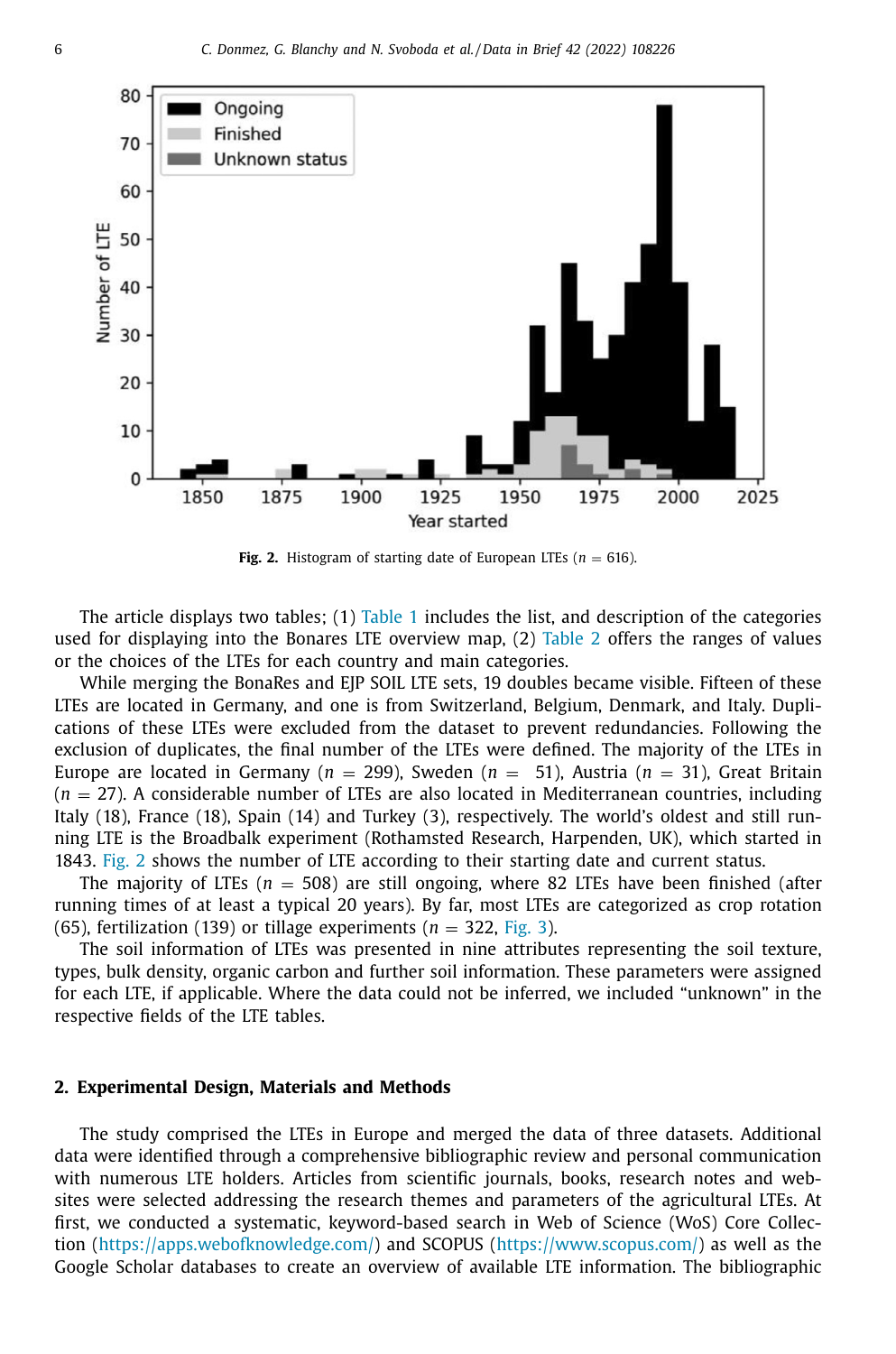<span id="page-6-0"></span>

**Fig.** 3. Bar plot showing the number of LTEs investigating a specific research theme ( $n = 616$ ).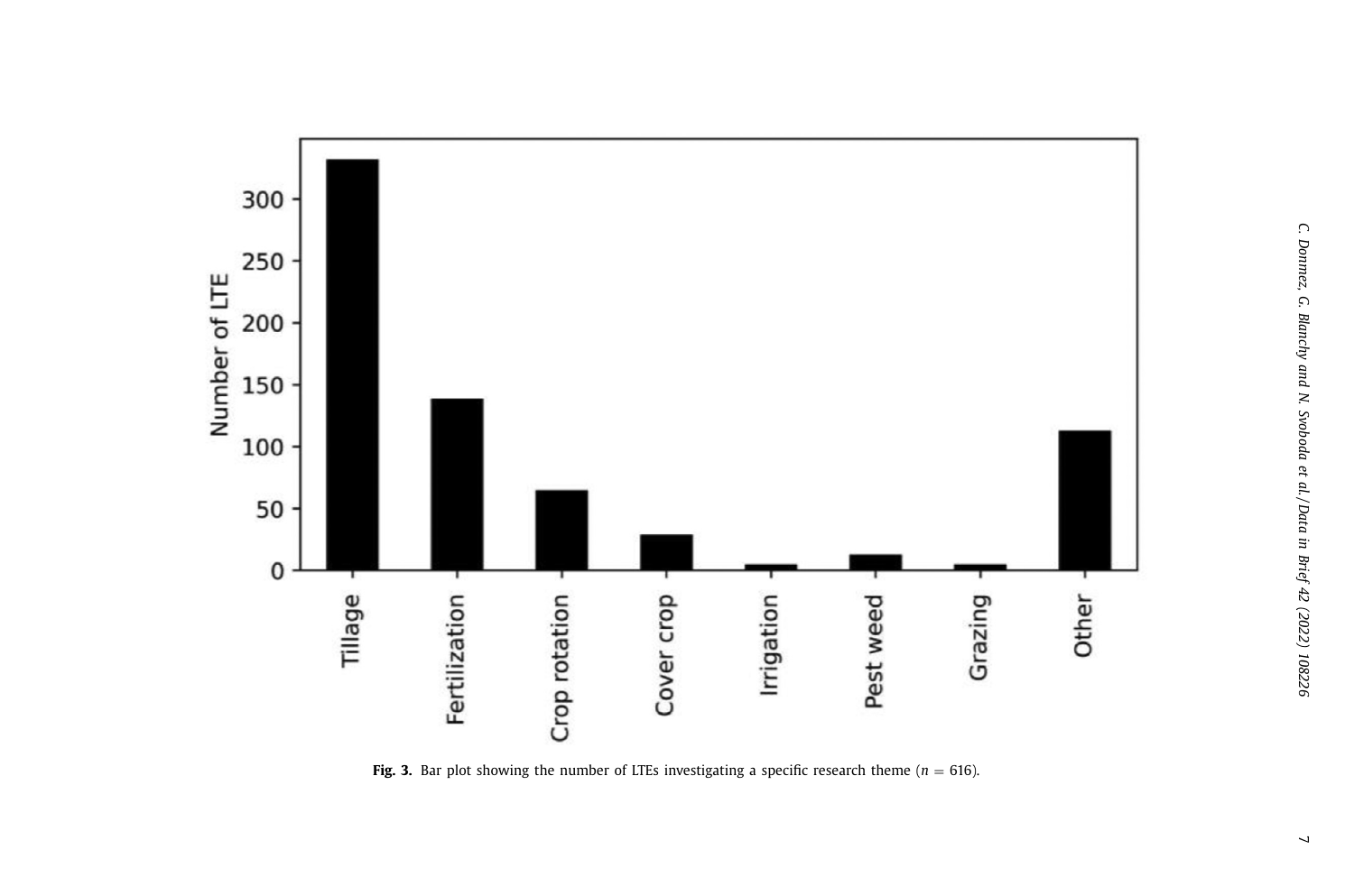review was based on the English keywords "long-term field experiment", "long-term experiment", "long-term field trial", and "long-term trial" in title, abstract or keywords [\[2\].](#page-8-0) However, as especially older publications are written in national journals; also national (German) keywords were applied, such as "Dauerfeldversuch", "Dauerdüngungsversuch", "Dauerversuch", "Langzeitfeldversuch" and "Langzeitversuch" to precisely identify the LTEs in Germany where the majority of LTEs are located [\[2\].](#page-8-0) Articles representing LTE information were selected if they addressed at least the e.g. site, duration, land use and management operations. Thus, we recorded the metadata contents for each LTE as inputs listed for the dataset. Both English and German keywords were compatible with the multilingual thesaurus AGROVOC (FAO) that assisted in finding and linking LTEs in related topics. Data collection was carried out in 30 European countries and described based on AGROVOC keywords [\(https://agrovoc.fao.org/browse/agrovoc/en/\)](https://agrovoc.fao.org/browse/agrovoc/en/).

Besides the bibliographic review, the metadata of the considerable number of LTEs was received by personal communication. Factsheets were forwarded to many LTE holders, and the filled versions were discussed via e-mails, phone calls, and online meetings. The LTE metadata was uploaded to the overview map once the information on the factsheet was agreed upon for the related experiment.

The data for the additional LTE were collected using the EJP SOIL metadata template developed from the keyword trees of the knowledge library and adapted for the need of the consortium, which consisted of a multi-sheet excel file with data validation and controlled vocabulary through drop-down lists. Copies of the template were automatically made using Google Drive API. Links to templates were distributed to national representatives within the EJP SOIL consortium then sent to the LTE owners. A script was implemented to download the templates and perform automatic checks. The automated checks included controlling the type of the values, if a value was inside the drop-down list or if it was a new choice added by the user. The automatic check review also verified the quality of the data; a.o. consistency of the index across the different tables of the template and their uniqueness. All templates that passed the automatic review were merged together to form the final database. The database was then exported to the format described above to be further processed and merged with datasets [\[1,3,4\].](#page-8-0)

#### **Ethics Statements**

None.

#### **Declaration of Competing Interest**

The authors declare that they have no known competing financial interests or personal relationships that could have influenced the work reported in this paper.

#### **Data Availability**

[BonaRes\\_EJPSOIL\\_LTEmetadata](https://doi.org/10.20387/bonares-40kc-2661) (Original data) (BonaRes Repository)

#### **CRediT Author Statement**

**Cenk Donmez:** Conceptualization, Methodology, Data curation, Writing – original draft, Supervision; **Guillaume Blanchy:** Conceptualization, Methodology, Data curation, Writing – original draft; **Nikolai Svoboda:** Conceptualization, Methodology, Writing – original draft, Supervision; **Tommy D'Hose:** Methodology, Data curation, Writing – original draft; **Carsten Hoffmann:** Methodology, Data curation, Writing – original draft; **Wilfried Hierold:** Methodology, Data curation, Writing – original draft; **Katja Klumpp:** Writing – original draft.